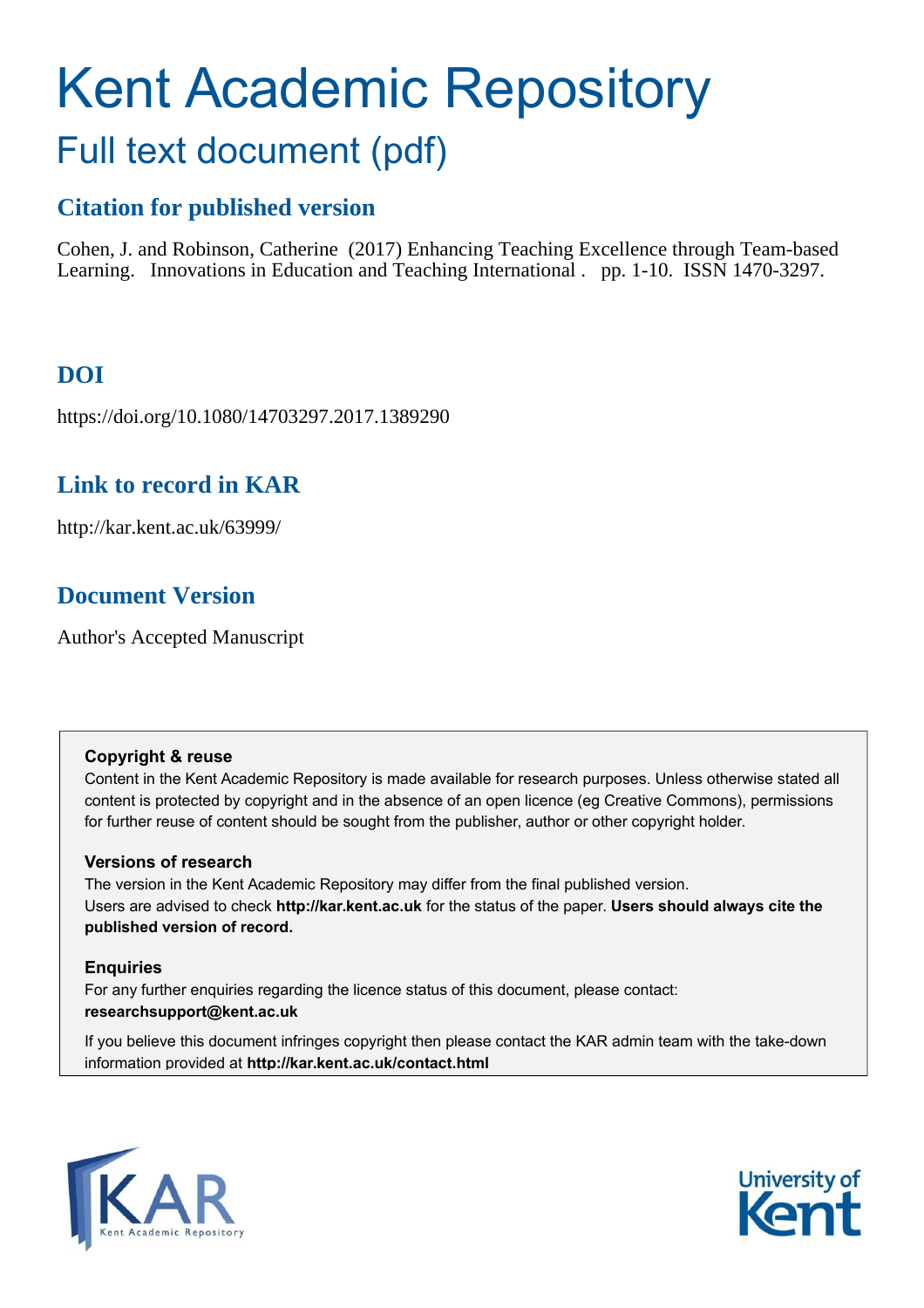## **Enhancing teaching excellence through Team-based learning.**

Judy Cohen & Catherine Robinson

Kent Business School, University of Kent, Canterbury and Medway, UK

Kent Business School, Sibson, Parkwood Road, University of Kent, Canterbury, Kent, CT2 7FS

#### **Abstract**

 $\overline{a}$ 

Through the lens of implementing team-based learning (TBL), this paper unpacks elements of 'excellence' and investigates the influence of individual belief systems, the learning environment and institutional context in influencing perceptions of 'excellence'. We analyse the adoption of a student-centred approach to teaching and explore the implications for innovative approaches to teaching in a TEF environment. An outline of our findings in relation to TBL is discussed, and a conceptual framework of perceptions of excellence is presented. In recognition of the dichotomy between novice and expert learners, approaches to enhancing teaching excellence are discussed. We conclude with a mechanism by which metric-driven evaluation methods are likely to hinder pedagogical innovations and moves to enhance teaching excellence.

**Keywords**: teaching excellence; team-based learning; student engagement; TEF metrics.

Corresponding author. Email: c.robinson-501@kent.ac.uk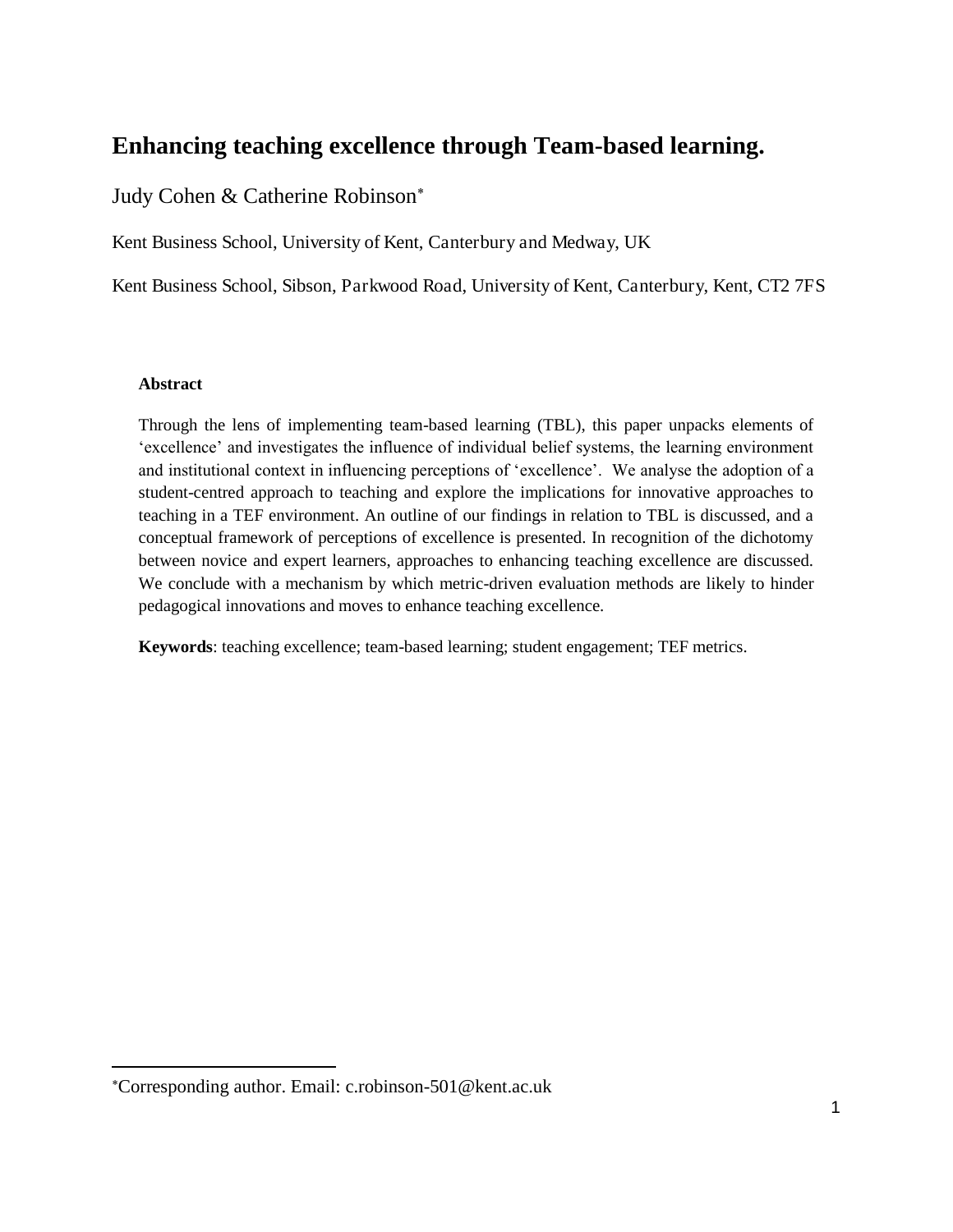#### **Introduction**

This study examines an approach to enhancing teaching excellence via a radical change to teaching delivery in response to poor student engagement and underperformance in a business economics module. We begin by providing a rationale for the adoption of team-based learning (TBL) in the current UK context of massification and reduced government funding for HEIs. We then outline our implementation, methodology and findings, and reflect on our perception of the essential elements of TBL within local contextual factors. In evaluating our TBL pilot, we discuss the tensions between delivering an excellent student learning experience through an active and student-centred learning environment, and teaching excellence within a metrics-based system driven by market pressures.

 The UK Higher Education Sector has experienced significant change in terms of funding and increased rates of participation. In the wake of the global economic crisis, the moves towards the creation of a market which had begun in 2002 with the introduction of fees, were followed in 2012 by dramatic cuts in Higher Education funding. This shift from government to personal funding of higher education accelerated the move to marketization in the UK HE sector, particularly in England. The positioning of education as a consumer good is beyond the scope of this paper; however, the increasing funding burden placed on students is engendering consumer behaviour and the need for instruments of choice such as Key Information Sets (KIS, introduced in 2012) and University Rankings such as the National Student Survey.

 The latest instrument for student choice is the Teaching Excellence Framework (TEF), introduced by the UK government in 2015. TEF aims to raise the status of teaching by shining a spotlight on teaching excellence (Department of Education, 2016); however, contested metrics form the basis of judgements of teaching excellence in a process which is acknowledged to be 'in pilot stages' and subject to change (Universities UK, 2016). Through the lens of our TBL intervention, we consider how excellence, as defined by the TEF, may not fully reflect the diversity of student learning experience and student perceptions of excellence, and may adversely impact efforts to enhance student learning through innovative approaches to teaching.

#### **Why team-based learning?**

Student attendance and performance were key concerns in the module 'Economics for Business 2.' This module was being taught to Business (optional) and Accounting (compulsory) students through the traditional format of lectures and seminars (one hour each per week), plus an additional three hours of computer-based workshops, in a 12-week block. While the cohort size has steadily increased from around 35 to 110 in three years, lecture attendance remained poor (around 20%) and attainment on the module was low, with students averaging an adequate pass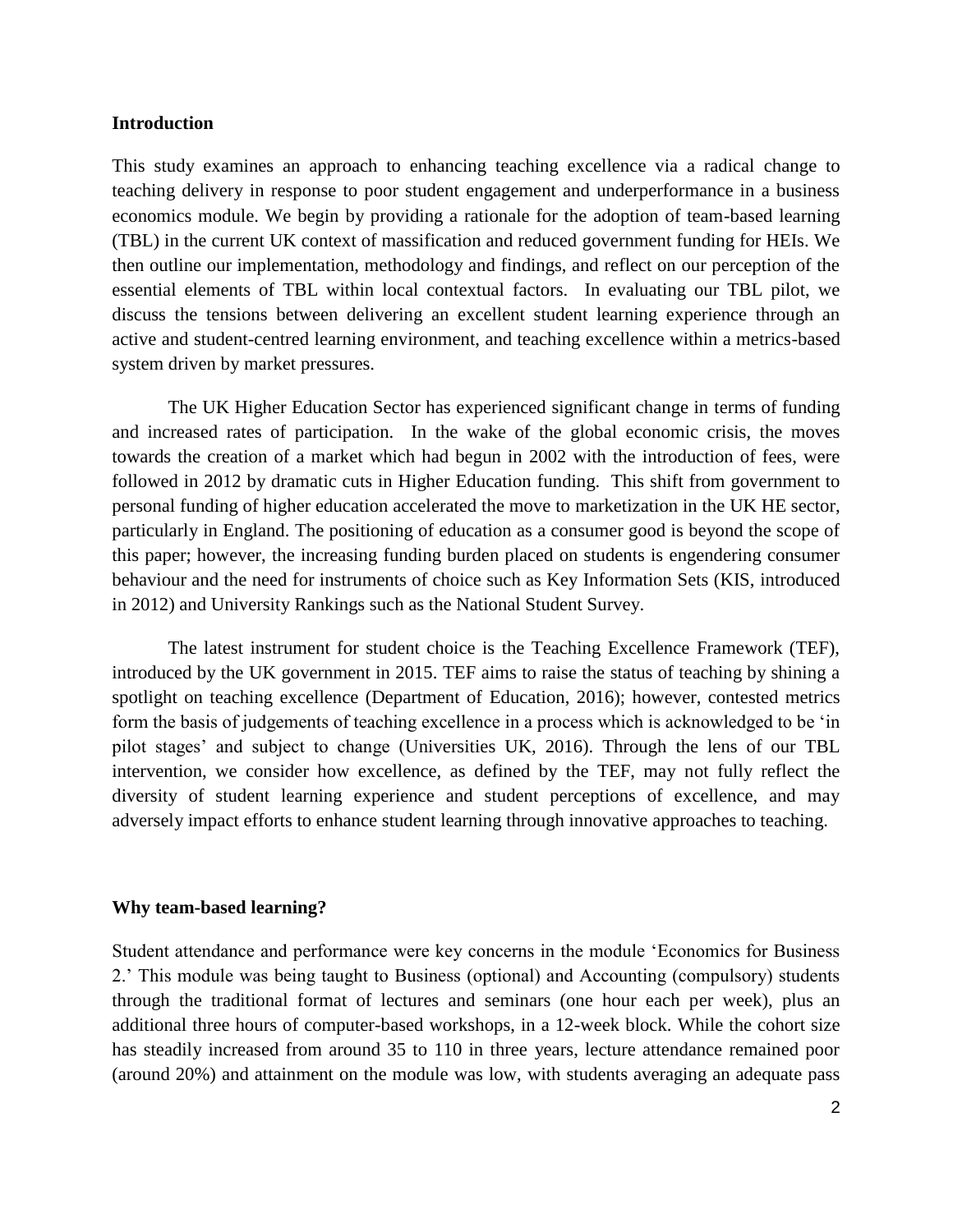mark (around 57.5%). It had been noted that students were not engaging with the module content (macroeconomics), and that students were having difficulties with the quantitative aspects of the curriculum.

 Depending on the degree programme, students in this module may have achieved minimal qualifications in mathematics (Business & Management) or grades sufficient for application to a mathematics degree (Accounting & Management). In this context of working with students who may have little prior experience of the theoretical and mathematical focus typical in economics, apparent difficulties in the mastery of threshold concepts (Land, Meyer & Baillie, 2010) prompted us to investigate pedagogical models to support the necessary transformation of student understanding. While there is a programme-wide peer mentoring scheme to aid transition, there is an absence of supplementary mathematical support for economics. Alternative teaching methods, particularly those involving peer support, were considered as we believed this would foster confidence and engagement with the curriculum while enabling students to bridge mathematical skills gaps (Gill & Greenhow, 2011).

 Our investigation into teaching methodologies to enhance student engagement showed that a more involved environment, particularly one using group-based learning can enhance transition and success of students (Thomas, 2012), and that links between student attendance and subsequent performance have been established (Gatherer & Manning, 1998; Paisey & Paisey, 2003). In our cohort, poor attendance and low achievement across all contact hours appeared to reflect students' psychological and social lack of engagement: features associated with transition difficulties compounded by the anonymity of large classes (Thomas, 2012; Kahu, 2013, Trowler, 2010). This led us to investigate alternative group/peer teaching methodologies and introduced us to team-based learning which utilises elements of peer and group learning in a 'flipped' environment.

 Team-based learning has been an accepted method of teaching in the US since the 1980s (Sibley & Ostafichuk, 2014). While uptake in UK HEIs has been limited, it is growing in popularity with the active support of a community of experts at the University of Bradford (see Fraser, Hartley, McCarter & Tweddell, 2014). Team-based learning is more than group-work: it is a well-established systematic approach that integrates individual study, immediate feedback and small-group activities to create an engaging learning environment, supported and evaluated by peers. TBL was indeed developed to respond to increasing class sizes with the associated lack of engagement that can follow (Sweet & Michaelsen, 2012, pp. 5-6). It has been shown to foster a small group atmosphere within large cohorts (Fraser et al., 2014) while improving attendance and performance. It was this aspect of TBL which attracted us to further investigate this methodology for piloting in one module of the Economics strand of the Business programme.

 Team-based learning utilises a flipped approach (centred around student teams) and a set process to reinforce three separate stages of learning: remembering; understanding; applying (cf Bloom's taxonomy of learning). In the first stage of TBL, students undertake pre-class preparation which is tested in-class by the 'readiness assurance process' (RAP). This comprises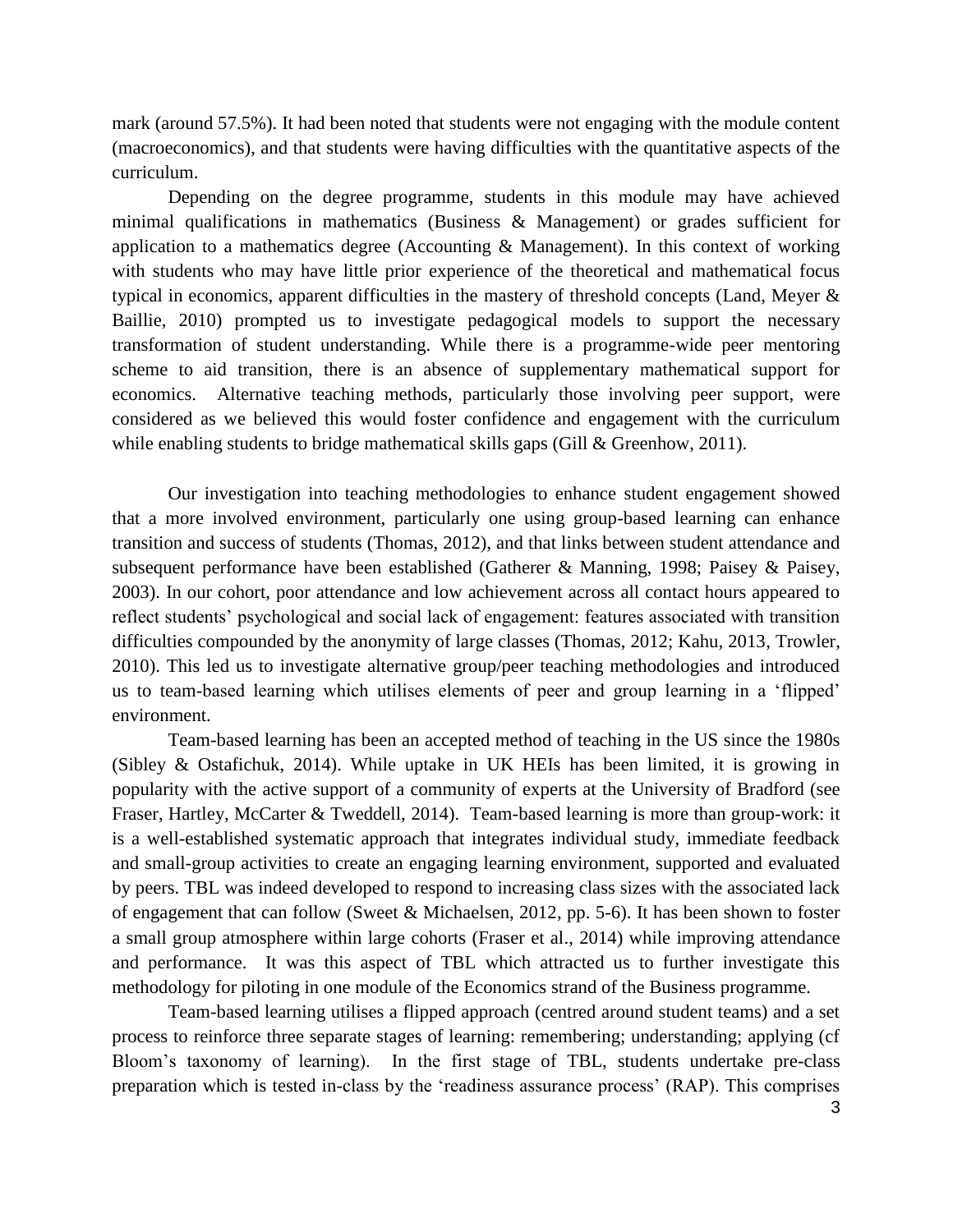multiple choice questions (MCQ) completed first by individuals and then by the team. In this way, individuals receive immediate peer feedback on their recall and understanding of key concepts introduced in the pre-class reading. Students as a team then repeat the MCQs and receive immediate feedback from an answer key which is scored according to the number of attempts to find the correct MCQ response. This system of MCQ with immediate feedback at individual and team level is followed by teacher-led corrective instruction if necessary, which completes the readiness assurance process (their recall and understanding of pre-readings).

In the second stage of TBL, the team's factual knowledge and understanding is applied to the particular problem in a facilitated active team learning environment (in TBL parlance, the 'application exercise'). Ideally, one TBL cycle includes the readiness assurance process (individual and team MCQs testing the pre-readings) and the application exercise (team discussion and application of knowledge to a problem). In essence, TBL provides a peer supported learning experience with immediate and directed feedback. A full explanation of the detailed TBL methodology is beyond the scope of this paper but is provided in Sibley and Ostafichuk (2014).

It was determined that team-based learning would be an appropriate teaching methodology to address our concerns around student engagement because it utilises assessment to support learning (Gibbs & Simpson 2004) and is scaleable, accountable and removes anonymity (Fraser et al 2014; Sibley & Ostafichuk 2014). By providing a small group experience with mixed ability peers, it was anticipated that students would engage with the materials and the teaching sessions, and improve their performance in the module.

#### **3 Implementation of TBL within existing contextual constraints**

In view of the nature of economics within the Business and Management programme, it was determined to pilot TBL in one module, prior to more extensive roll-out in the economics component within the programme. New materials were prepared for the pre-readings, application exercises and MCQs. Established TBL methodology was adapted to fit in with existing module assessment and timetabling patterns due to institutional restrictions on the ability to change these at short notice. As there was not enough time in either the lecture or the seminar to run a whole cycle of TBL in one session, it was decided to use the lecture to test pre-readings for the whole group and to use seminar slots for the application exercises. In this way all teams could cover the basic material (including using scratch card feedback) and receive clarification as a whole in the 'lecture,' while team activities and discussions occurred in 'seminar' slots. TBL materials including scratch cards and team packs (e.g. table stands and team response cards) were purchased for use in lecture and seminar sessions.

While not ideal, an advantage of having the team application exercises in the seminar slots included managing noise levels compared with the lecture space; however, the use of seminars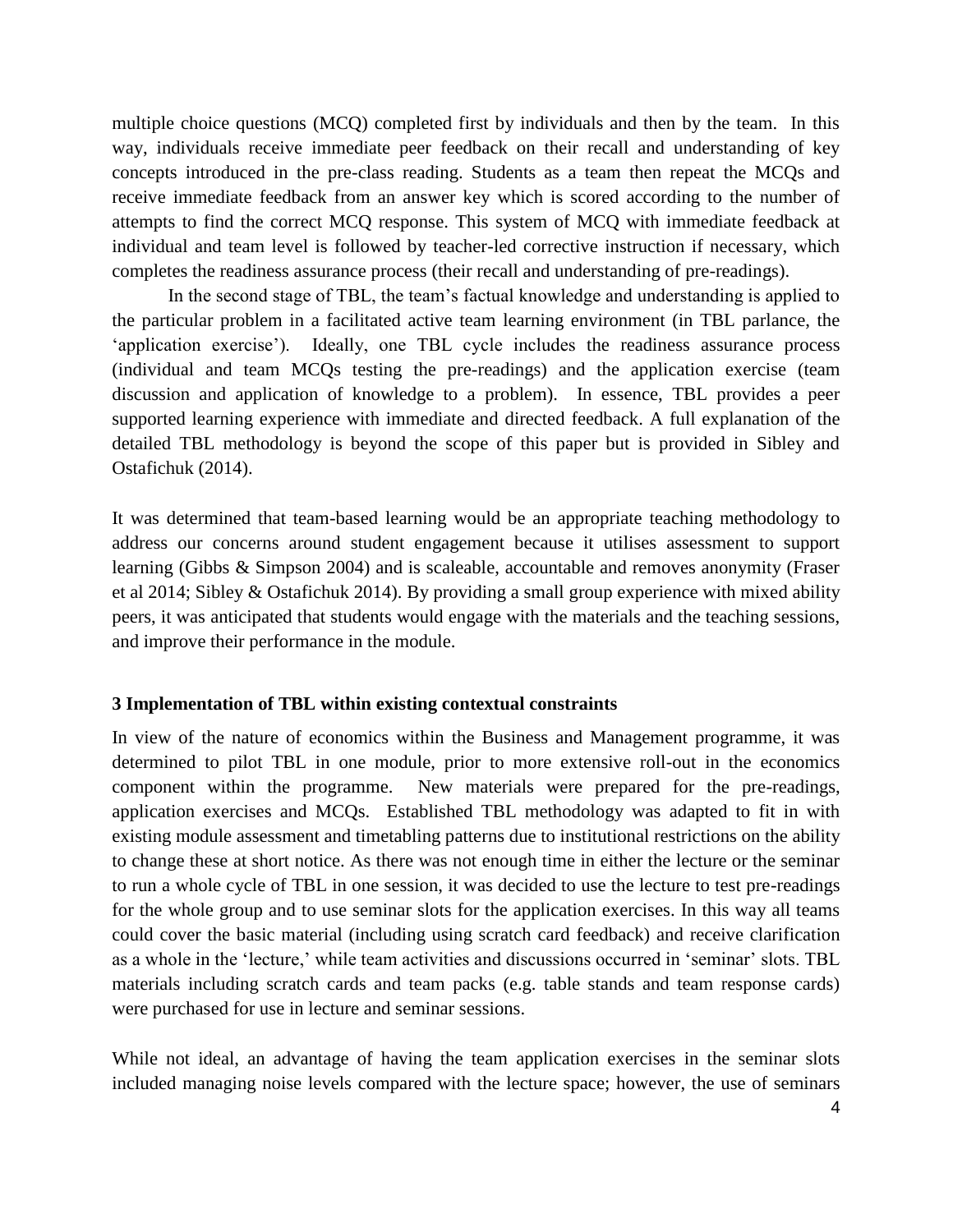also introduced variability in the student experience of TBL as there were three seminar leaders facilitating application exercises. A disadvantage of running the readiness assurance process in the scheduled lecture hour was the tight time-line which meant that any corrections seemed rushed. Further difficulties arose with the formation of teams as students are able to move seminar times or even to withdraw from or join the module for three weeks into the teaching term.

 The lecture space is a converted church with mixed banked/flat area seating, while seminar rooms have fixed seating (horseshoe style) and limited capacity (24 students): neither of which are ideal for TBL. Inevitably, the adaptation of TBL delivery to accommodate contextual constraints led to problems in the pilot and some dissatisfaction for students.

#### **Methodology for data collection and evaluation**

To evaluate the success of the pilot we aimed to establish an improvement in attendance and/or performance. Overall attendance was measured by seminar attendance and handset responses in lectures, while performance was measured by grades (individual coursework and examination marks). We intuitively feel these reflect improved engagement leading to an excellent teaching experience for students. Student perceptions of the pilot were measured through focus groups, module evaluations and the TBL survey (including self-rated confidence with the curriculum) as qualitative dimensions of engagement.

 Self-selected focus groups were conducted towards the end of the module to investigate attitudes to the TBL activities including preparation, study effort, understanding of the curriculum and study materials, and the impact of TBL on learning and confidence. Satisfaction ratings are available from previous and current module evaluations; however, the TBL surveys have no comparable data source from previous years. Therefore, to provide a comparison for the TBL survey data for the Stage  $2<sup>1</sup>$  students, the Stage 1 economics cohort also received the survey.

 Thus, we compare the TBL cohort with two comparator groups; firstly, we have data on the performance and attendance of last year's cohort. These are students who sat the module under pre-TBL conditions. Secondly, we use this current year's stage 1 students who are studying microeconomics. By combining a quantitative approach with the richer qualitative feedback from students, this study extends our understanding of the TBL pilot and notions of excellent teaching from staff and student perspectives.

#### **Findings**

Attendance: was marginally improved in seminar groups for males (68.4% to 71%) and home students (69.3 to 79.8%), while females (80.4% to 75.3%) and overseas students (75.9% to 72.1%) saw lower attendance over 2015/2016 and 2016/2017 year groups over 10 seminars.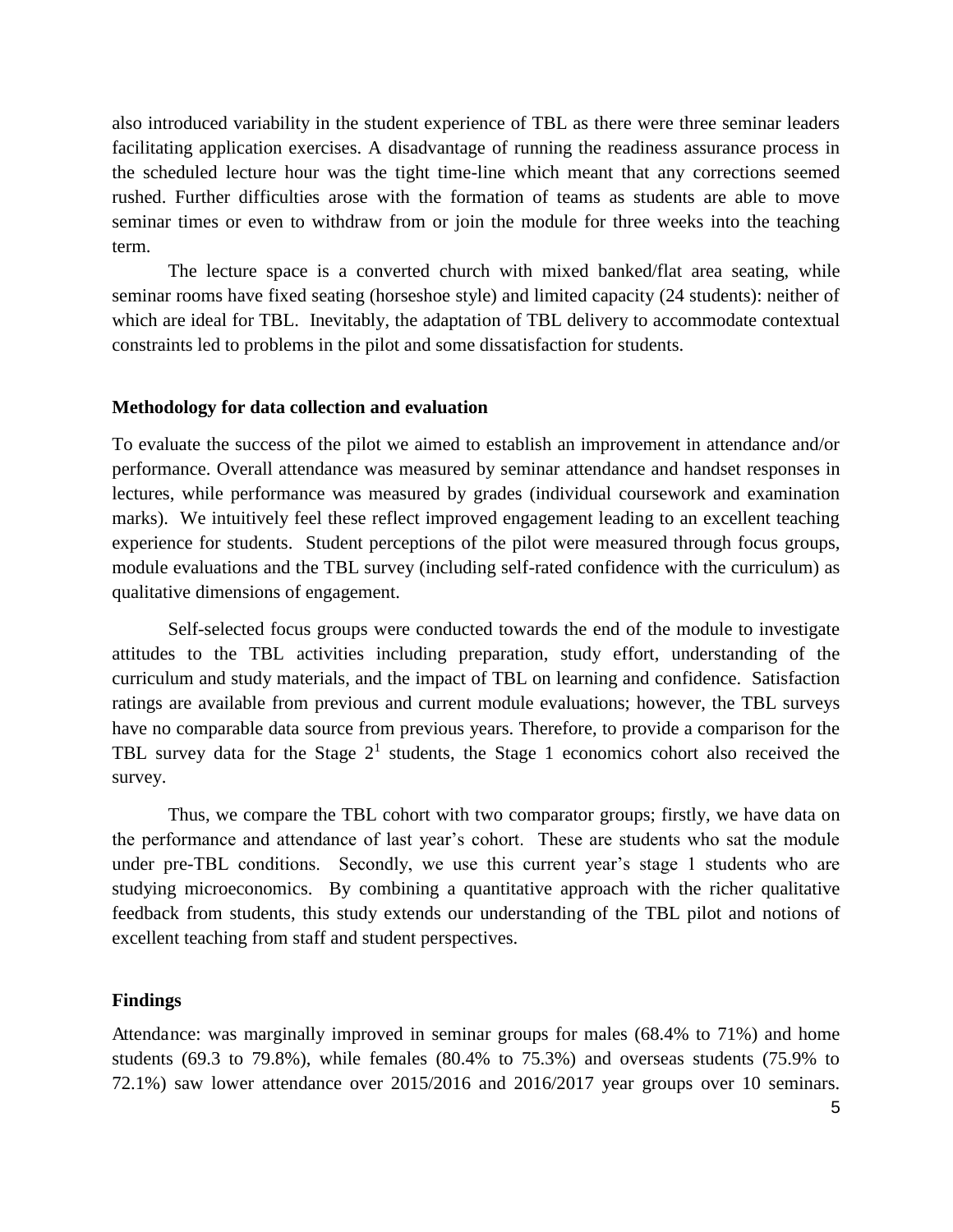Anecdotally, lecture attendances were significantly improved. In focus group discussions, it was stated that last year there had occasionally been as few as five or six people in certain lectures. In the 2016/2017 class, there were around 65% to 84% of students in the lecture as measured by completion of the readiness assurance tests.

Performance: Final examination results indicate that there has been a 7 percentage point improvement in performance on average compared with students on the module in the previous year. Students in 2015/2016 achieved an end of term exam result average of 56.3% (standard deviation 12) compared to 63.0% in 2016/2017 (standard deviation 11.4). This finding does not control for differences in characteristics between the cohorts but is indicative of cohort improvement. Particularly interesting is the difference in coursework improvement by gender, where we see female students experiencing a greater improvement in achievement (from 64% to 81%) despite reduced seminar attendance.

Qualitative data around student satisfaction and confidence is drawn from module evaluations, focus groups and online surveys including a self-rating of confidence with the curriculum. Eleven students from the cohort of 110 (10%) participated in the focus groups; 21 students completed the mid-term module evaluation; 32 completed the end-of-term module evaluation and 33 students (19 Stage 1; 14 Stage 2) completed the end of module TBL survey.

 Module evaluation ratings indicate a fall in student satisfaction but satisfaction is still above 3.9/5. Student focus group comments (analysed using nVivo) indicate two distinct perspectives: those either enjoying TBL and finding it stimulating, or those finding the flipped approach inherent in TBL confusing and difficult:

#### Viewpoint A:

This module was taught differently which I enjoyed. I enjoyed the team working element which promoted and encouraged learning and participation.

I think that I like the structure, because it actually helps me to understand things, because last year I did*n't really do that well at economics, and this year I've actually improved a lot …* 

#### Viewpoint B:

Never studied economics before, so layout of this module where you read at home then come in and do test with no lectures was difficult for me. Difficult to understand terminology.

The teaching method changed for this module. I personally did not like it because it was not very productive and felt like I was wasting my time.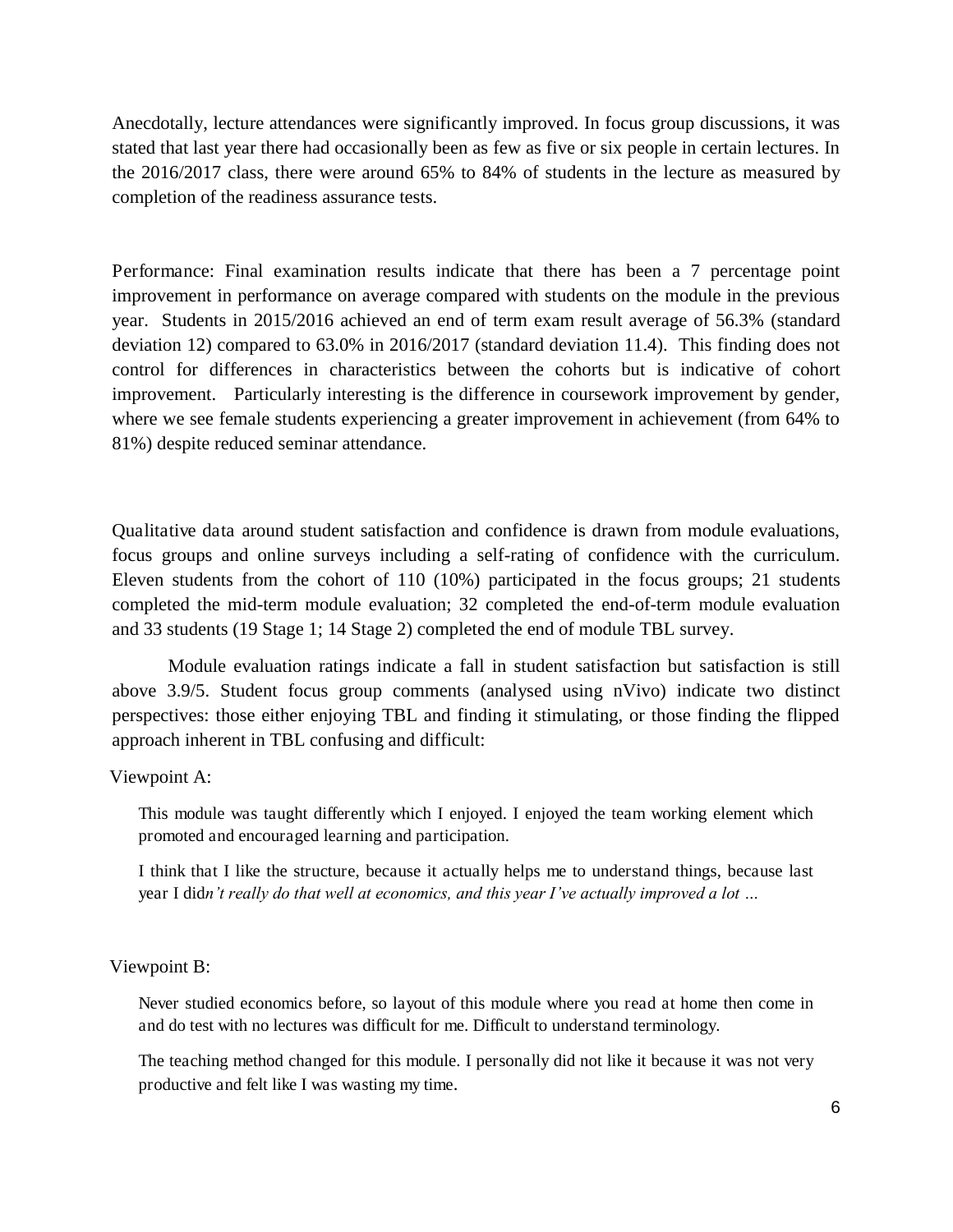Focus groups further indicate that student satisfaction with the module was affected by the practical implementation aspects of TBL rather than TBL methodology itself e.g. time wasted when students moved into teams and/or collected the team pack of materials in lectures. Most students indicated that the additional discussions and pre-reading materials were beneficial and that overall the TBL lectures were useful for their learning.

I think that the interaction between the students, like one to one or just in your peers helps support your learning a little bit more rather than just sitting and taking notes from a lecture, as much as I *enjoy that, ... you have to make sure you're awake and being pushed to answer questions it does*  help in a way.

Additionally, students reported that their expectations of seminars were not always satisfied in the TBL applications as they were accustomed to using the seminars to ask questions of the seminar leader and to consolidate their understanding with notes which they then used in revision. By using seminars for the application exercises, students were expected to interact with peers rather than staff:

*… to me it didn't really make much sense, because I need to know if I'm going in the right*  direction, to be honest.

 Survey data was collected and compared between a traditionally taught group (Stage 1) and the TBL pilot group (Stage 2). Stage 1 data was included as a comparison but we recognised that due to cohort differences, it cannot strictly be considered to be a formal control group. Thus, comparisons are only indicative of a TBL effect. The TBL group self-rated their confidence with explaining economics and with the future exam as somewhat higher than the non-TBL group, although this is not a statistically significant difference due to small sample sizes. Focus group comments support the indication of improved confidence in survey data:

*I think the MCQs was a good idea, ... and it's a good idea to have people discussing together as a team, because you're more likely to ask questions through the peers.* 

Well I think that if you could answer the questions c*onfidently and then when you're discussing*  with your team-*mates, you had a good understanding of the topic, then that's when you know it*  well...

 In order to explore student perceptions of excellence in teaching, students were asked to rate a list of elements on the basis of 1) how important they were to their learning and 2) what they believe makes a good teacher. Students provided a wide range of answers regarding resources for learning, showing that students use and value teaching materials differently. However, in the case of what makes a good teacher, responses tended to indicate that possessing knowledge, being fair and being accessible to students were dominant and consistent beliefs.

 In summary, our analysis of the pilot showed that cohort examination performance and attendance improved. Overall student satisfaction while lower, was still good. Qualitative data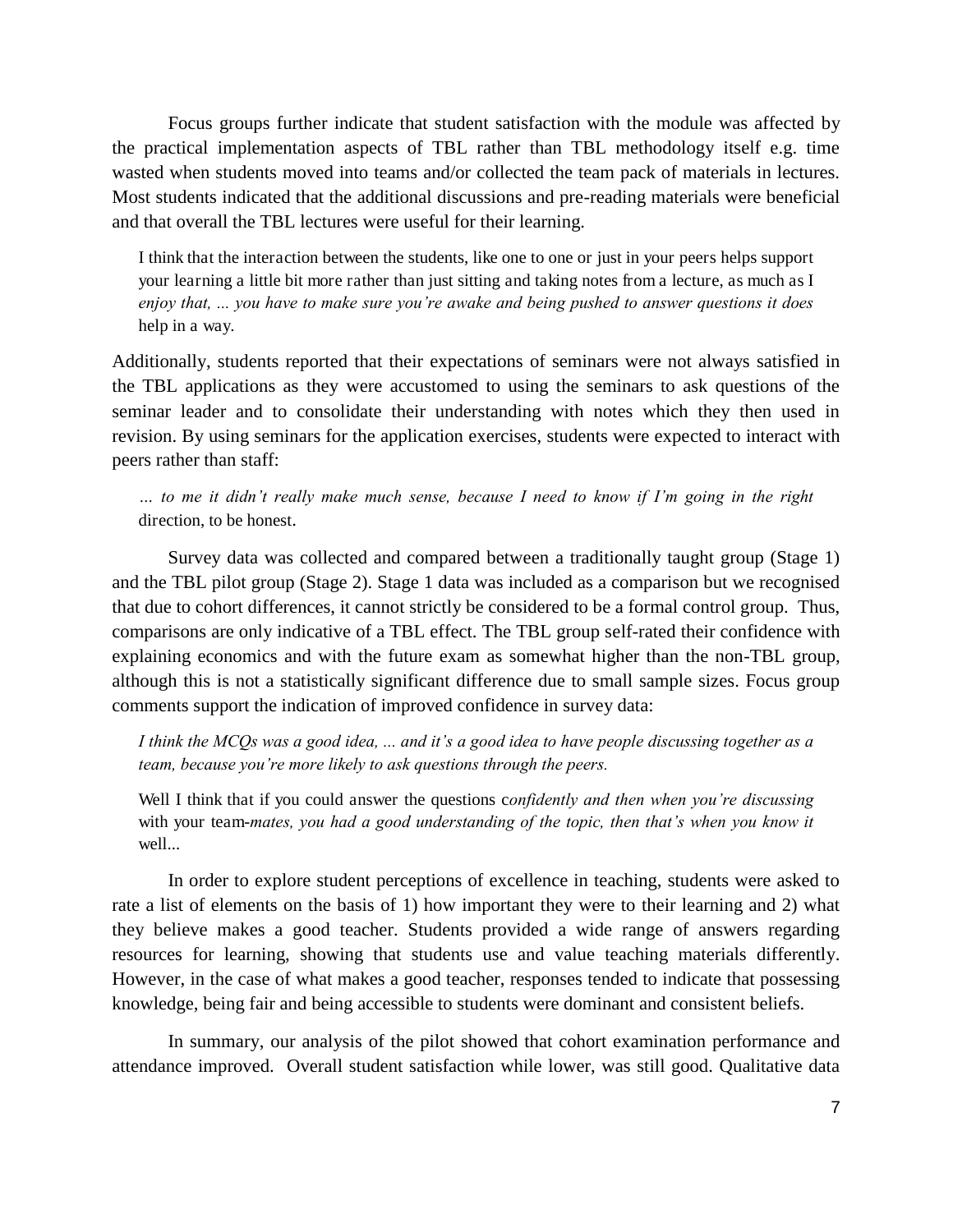indicate that although students may have a consistent view of a 'good teacher', satisfaction with 'excellent teaching' via teaching materials was inconsistent. Satisfaction with 'excellent teaching' via student-centred learning inherent in TBL produced split responses: those that liked TBL and those that found it confusing.

#### **Discussion**

A key driver in piloting TBL was to deliver teaching excellence to address pedagogical concerns. Our perception of teaching excellence led us to deliver an active, student-centred pedagogy. Intuitively, excellence as a concept is not difficult to define: 'outstanding', very good' or 'high quality' spring to mind. However, our findings have indicated that excellence in the context of our teaching innovation is more complex and is likely to be perceived differently not only by staff and students but also amongst students depending on their level of sophistication as learners. In the scope of this discussion, we assume that terms including 'excellent teaching', 'teaching excellence' or even 'excelling in teaching' as set out by Saunders and Blanco Ramirez (2017) are synonymous with an excellent teaching experience for students resulting in learning. As a result, we focus on the implications of differing perceptions of excellence for both designing and evaluating pedagogical innovation in the current context of metrics-driven TEF ratings rather than further attempting to define excellence per se.

 From our staff perspective and as supported by student feedback, we feel that this pilot has been successful in creating a more interactive environment for students, improving attendance and performance, and particularly, improving the final exam results. From the student perspective, reduced satisfaction scores on the module evaluations may be indicative of a mismatch between student expectation and their learning experience due to the radical change in teaching delivery. This indicates that students are largely unfamiliar with a fully student centred learning environment, and as Lee and Branch (2017) show, a 'mismatch between students' expectations and their learning experience can influence how they evaluate their courses and teachers' (p. 7).

 Student satisfaction was also adversely affected by limitations imposed by institutional contextual constraints. The most serious of these were the inability to deliver the TBL cycle in one session due to lead times required for changes to curriculum delivery and the inappropriate existing teaching spaces for team activities. While these aspects combined can be seen as resulting in a less than excellent experience for students, it is not necessarily indicative of a failure of TBL per se. As Apampa and Cohen show, students tend to adopt a personal, short term perspective in evaluating teaching quality (2013). For our pilot, reduced satisfaction is likely to arise from short-term concerns such as TBL delivery, rather than a longer term consideration of the quality of their learning.

 Interestingly, while the TBL pilot met staff criteria for success in quantitative measures, qualitative data analysis of focus group comments showed two student perspectives: that the TBL experience was enjoyable and '*promoted and encouraged learning and participation'*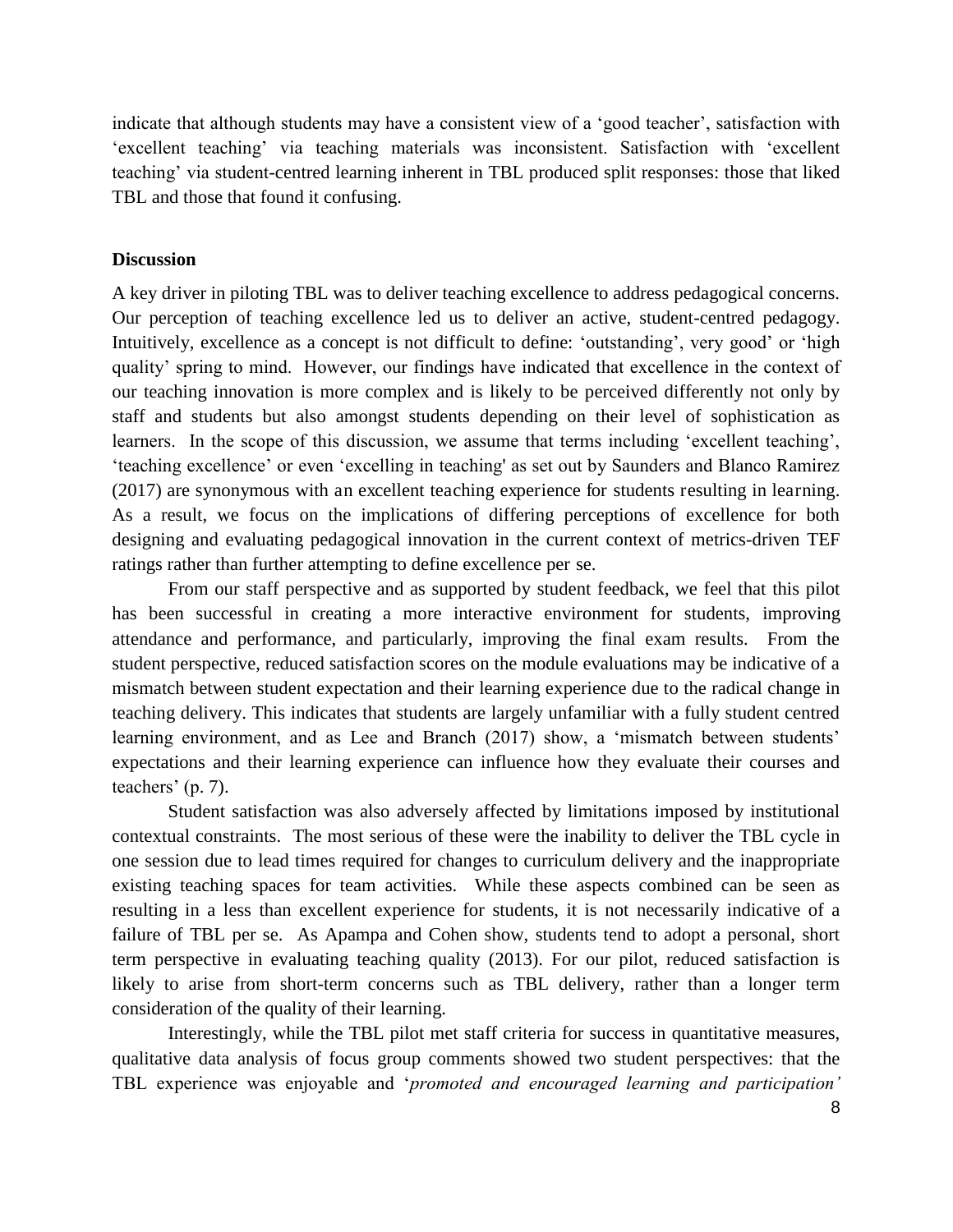(Viewpoint A), or that TBL was confusing and unstructured (Viewpoint B). This dichotomy is illuminated by literature on novice versus expert learner perspectives. Lee and Branch (2017) argue that student perceptions of learning and teaching environments are influenced by their personal belief systems. In particular, they show that students fall broadly into two categories of learner: those with a didactic/reproductive approach to learning (novice) and those with a facilitative/transformative approach (expert). They add that students with novice beliefs have difficulty adjusting to student-centred learning environments: a feature common in HE and one delivered in our pilot. Students coming from a traditionally didactic environment may find it difficult to adjust to the student-centred approach of TBL which includes active (and even proactive) participation in learning environments. This seems evident in Viewpoint B. On the other hand, students with facilitative/transformative attitudes to learning may tend to report higher satisfaction with student-centred teaching (Viewpoint A).

 While we recognise the existence of a range of learner perspectives, we found evidence of a dichotomy of opinion regarding satisfaction with TBL which appears to reflect the novice/expert learner perspectives described in the existing literature (e.g. Lee & Branch, 2017). Specifically, we found that students reporting higher satisfaction cited elements compatible with a student-centred teaching approach such as TBL (Viewpoint A). Furthermore, those students who were less satisfied, appeared to be confused and frustrated by the lack of direct teacher input (Viewpoint B). Additionally, our TBL pilot relied heavily on online resources for the prereading, and this use of technology alongside the introduction of team-based learning may further confuse some students for whom student-centred learning and technology is particularly isolating and confusing (see Lee  $&$  Branch, 2017 on the links between self-efficacy, technology and satisfaction).

 These distinct perceptions of teaching excellence stand in contrast to the implicit beliefs we hold as teachers: namely that excellent teaching encourages and supports student engagement, attainment and mastery of curriculum content. As such, this is not a controversial viewpoint (cf Thomas, 2012: engagement and belonging; Gibbs & Simpson's: time and effort, 2004). Indeed, our choice of metrics for evaluation reflects our implicit assumptions about education based on our epistemic belief system as 'expert' educators (Dreyfuss & Dreyfuss, 1986 in Land & Gordon, 2015). Teaching excellence, from an expert perspective, delivers an education that is a transformational experience requiring effort, time (Ingham 2016) and involving 'liminality and troublesome knowledge' (Land et al., 2010). Elements which will be experienced differently by students depending on their individually contextualised novice or expert perspectives. This is represented in the conceptual framework in Figure 1.

#### Figure 1 about here

 In attempting to deliver teaching excellence, our results indicate that not all students were able to fully benefit from the pedagogical advantages offered in TBL. Moving forward, it is important to include enabling activities for those students requiring support to develop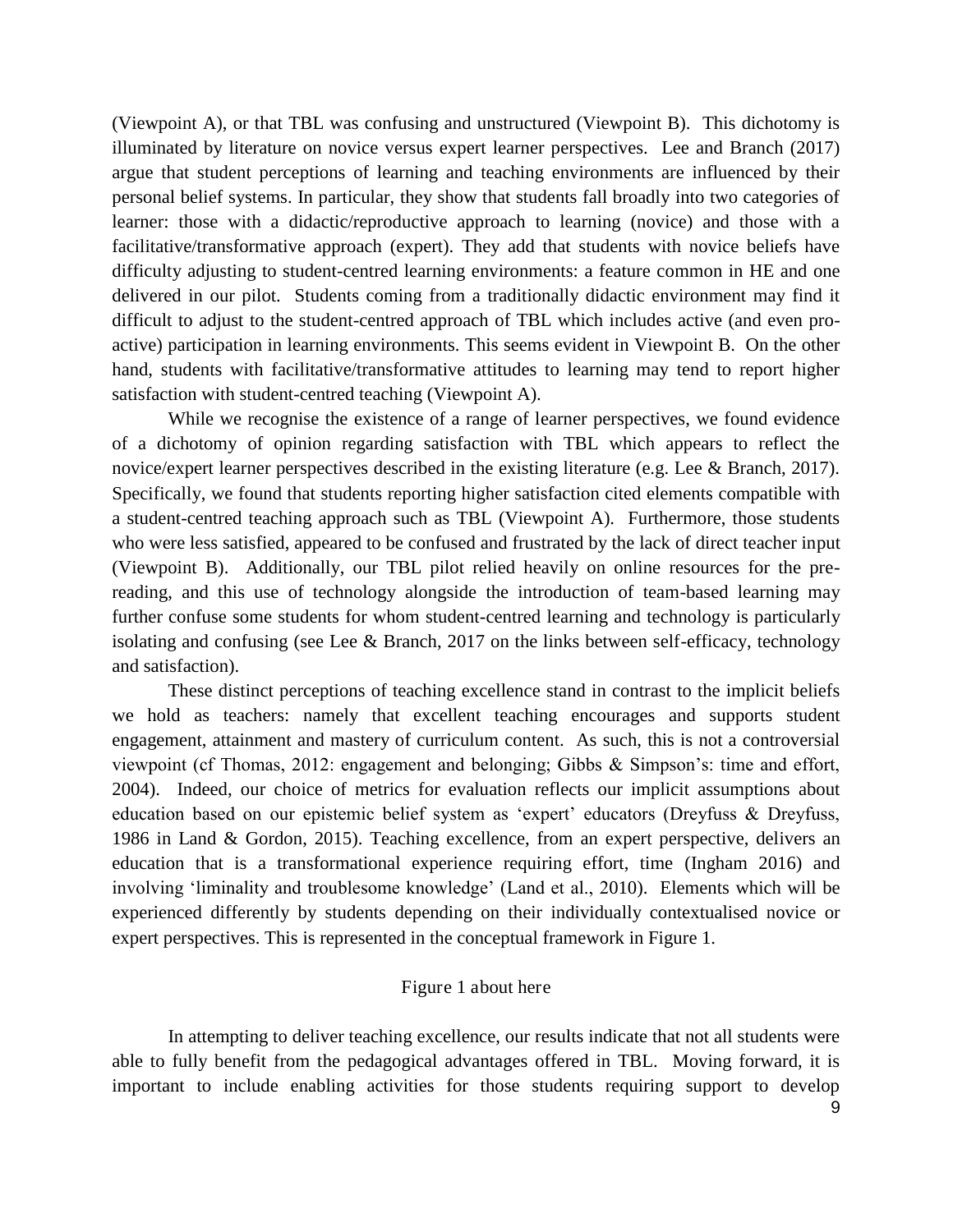sophistication as learners while also addressing contextual constraints regarding timetabling and spaces. In recognition of this, activities to accommodate novice learners are being developed and module timetabling and rooms have been revised

 Having established that teaching excellence is highly contextualised in the epistemic belief systems of participants, what are the implications for delivering and evaluating teaching excellence?

 There is intrinsic tension around constructions of teaching excellence embedded in individual perceptions of the tangible and intangible aspects of education. In the TEF environment where attention is focused on measurable metrics for comparison, overall excellence is likely to be eroded as the intangible elements of higher education are overlooked in a competitive market system relying on the commodification of education (Saunders & Blanco-Ramirez, 2017). Furthermore, by measuring institutional quality through TEF metrics such as the National Student Survey, teachers are likely to become risk averse and unwilling to introduce any elements into their teaching which may adversely affect their own professional or institutional ratings (Gibbs 2012). Through this mechanism, the phenomenon of pedagogic frailty may develop and negatively impact teaching innovation and efforts to provide teaching excellence (Kitchin et al., 2016).

#### **Conclusion**

It is clear that evaluation of 'teaching excellence' is here to stay regardless of the tenuous nature of the concept and the difficulty in pinning down reliable metrics. It is also clear that while excellence from a staff perspective tends to reflect expert knowledge, the student perspective is likely to be measured against the backdrop of personal interest framed by the dichotomy of novice/expert experience.

 In the context of TEF, any move towards student-centred learning is likely to be constrained by the implications of performance metrics while being driven by the imperatives of commodification of education and a competitive market. In the context of implementing teambased learning, the complexity of the novice/expert dimension in learning needs to be accommodated, along with managing institutional constraints and student expectations of their learning environment. Future work in this area will include ways of using team-based learning to facilitate the development of an expert perspective in learners and an examination of student resilience for coping with student-centred learning.

#### **Footnotes**

<sup>1.</sup> Stages correspond to year of study within a programme: stage 2 is the second year of study etc.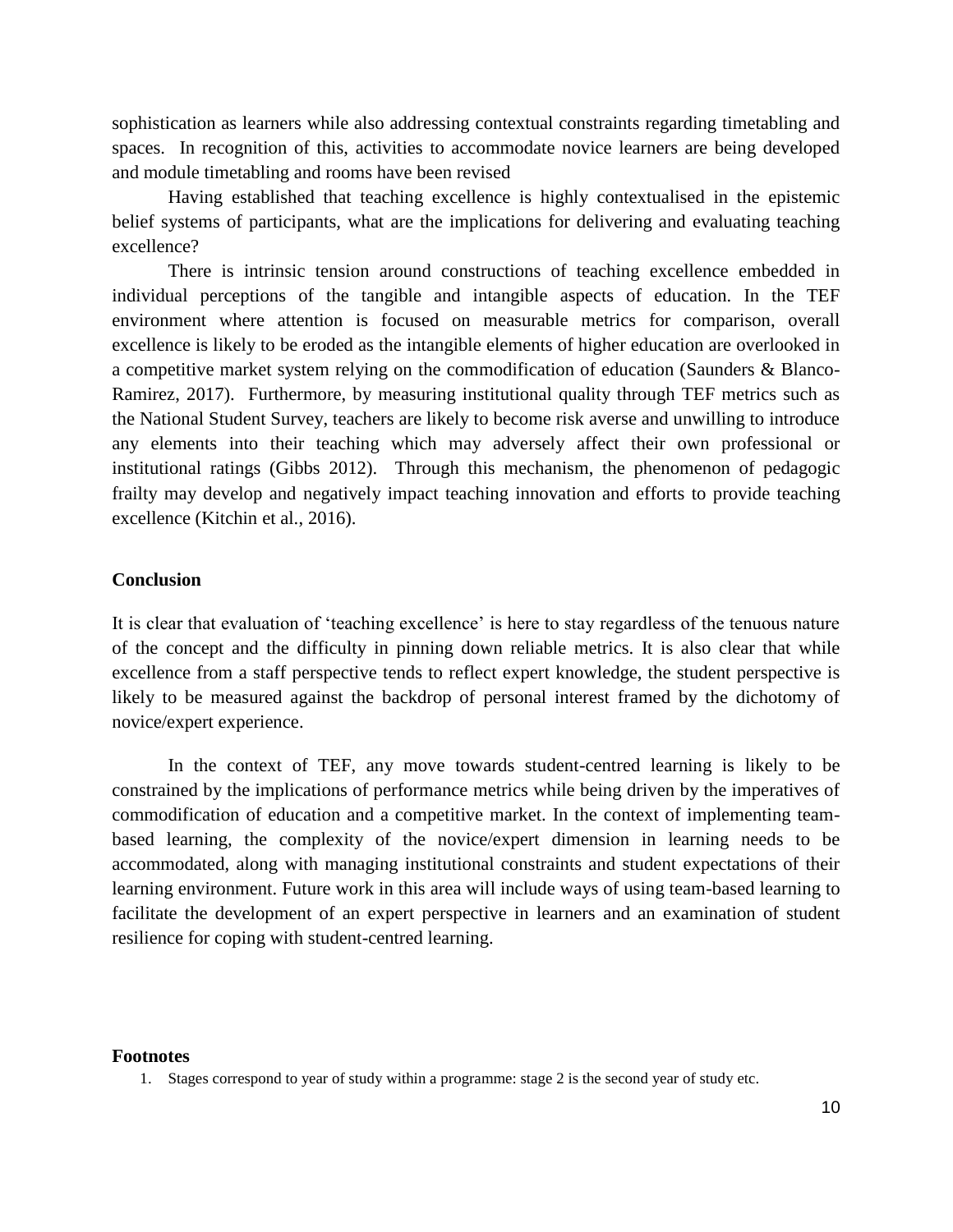#### **Notes on contributors**

Judy Cohen is a Lecturer in Accounting and Business Education in Kent Business School at the University of Kent. Judy has taught at undergraduate and graduate levels in Australia, Sweden and Hong Kong in the areas of business, academic skills and English language. She is a qualified accountant with CPA Australia and has academic qualifications in Education, Psychology and English.

Catherine Robinson is a Senior Lecturer in Applied Economics and Business Statistics in Kent Business School at the University of Kent. Catherine has taught at Swansea and Portsmouth Universities and was a Research Fellow at the National Institute of Economic and Social Research, London. Her research focuses on productivity performance of firms in the UK.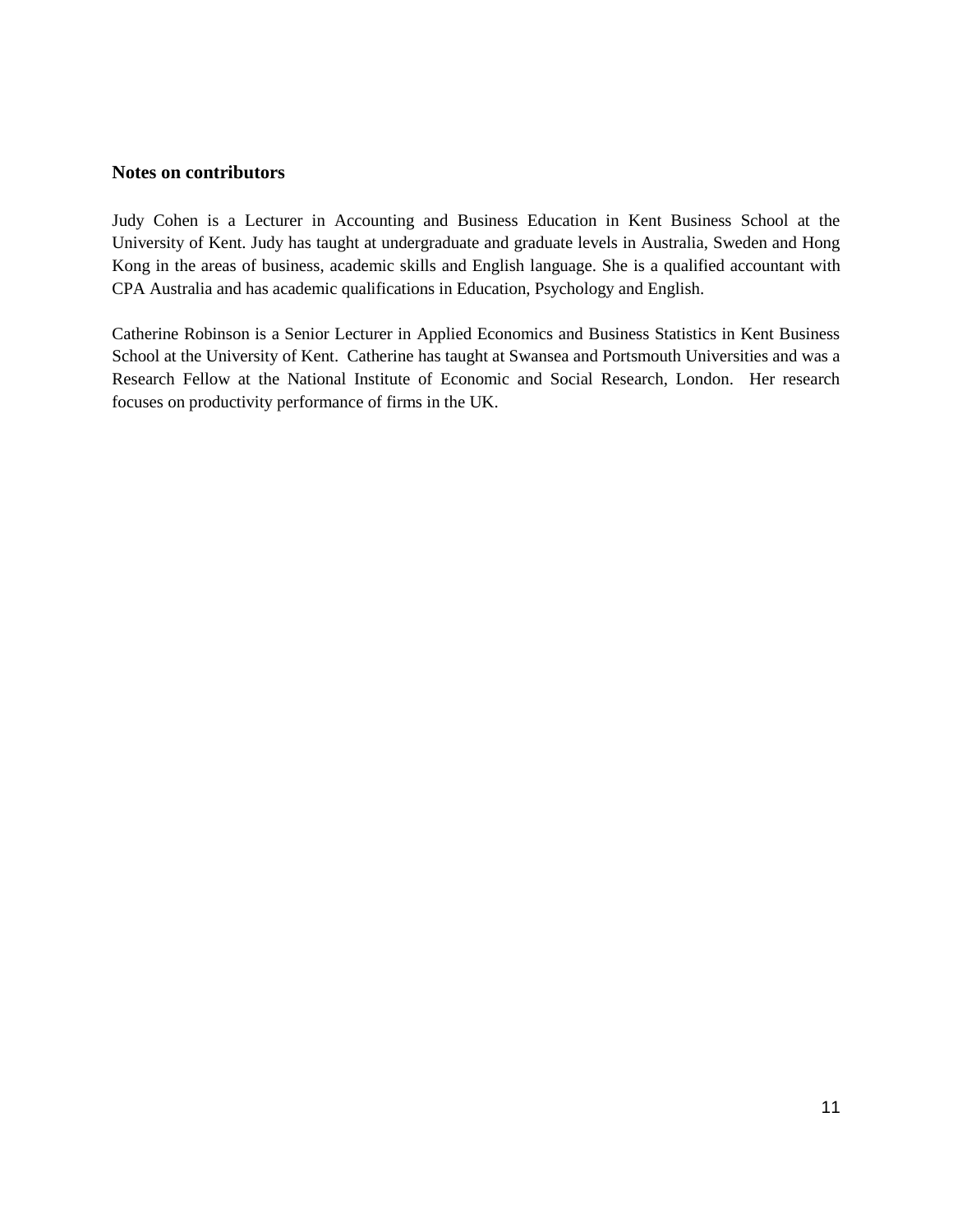#### **References:**

- Apampa, B., & Cohen, J. (2013, ). Sustainable programme assessment for pharmacy students. Poster presented at Pharmacy Education Symposium, 8 – 10 July, Prato Italy.
- Department for Education (2016). Teaching excellence framework: year two specification, Retrieved from [https://www.gov.uk/government/uploads/system/uploads/attachment\\_data/file/556355/TEF\\_](https://www.gov.uk/government/uploads/system/uploads/attachment_data/file/556355/TEF_Year_2_specification.pdf) Year<sub>2</sub>\_specification.pdf.
- Fraser, J., Hartley, A., McCarter, R., & Tweddell, S. (2014). Team-based learning, University of Bradford [presentation a](https://www.heacademy.ac.uk/system/files/resources/4_9.pdf)t the HEA Annual Conference, 2014. Retrieved from <https://www.heacademy.ac.uk/resource/team-based-learning>
- Gatherer, D., & Manning, F. C. R. (1998). Correlation of examination performance with lecture attendance: a comparative study of first -year biological sciences undergraduates. Biomedical Education, 26, 121-123.
- Gibbs, G. (2012). *Implications of 'dimensions of quality' in a market environment*. York: Higher Education Academy. Retrieved from [https://www.heacademy.ac.uk/system/files/resources/hea\\_dimensions\\_of\\_quality\\_2.pdf.](https://www.heacademy.ac.uk/system/files/resources/hea_dimensions_of_quality_2.pdf)
- Gibbs, G. & Simpson, C. (2004). Conditions under which assessment supports student learning. Learning and Teaching in Higher Education, 1, 3 - 31.
- Gill, M., & Greenhow, M. (2011). Building student confidence in mathematics and numeracy.' In P. Hartley, J. Hilsdon, C. Keenan, S. Sinfield & M. Verity (Eds.), Learning development in Higher Education (pp. 129-142). Basingstoke: Palgrave Macmillan.
- Ingham, D. (2016). An answer from research to the Teaching Excellence Framework student engagement and graduate engagement to evidence legacy. Student Engagement in Higher Education Journal, 1, September. Retrieved from [https://193.60.48.124/index.php/raise/article/download/377/336.](https://193.60.48.124/index.php/raise/article/download/377/336)
- Kahu, E. R. (2013). Framing student engagement in higher education. Studies in Higher Education, 38, 758 - 773. Retrieved from [http://dx.doi.org/10.1080/03075079.2011.598505.](http://dx.doi.org/10.1080/03075079.2011.598505)
- Kitchin, I. M., Alpay, E., Curtis, K., Franklin, J., Rivers, C., & Winstone, N. E. (2016). Charting the elements of pedagogic frailty. Educational Research, 58, 1–23. Retrieved from <http://dx.doi.org/10.1080/00131881.2015.1129115>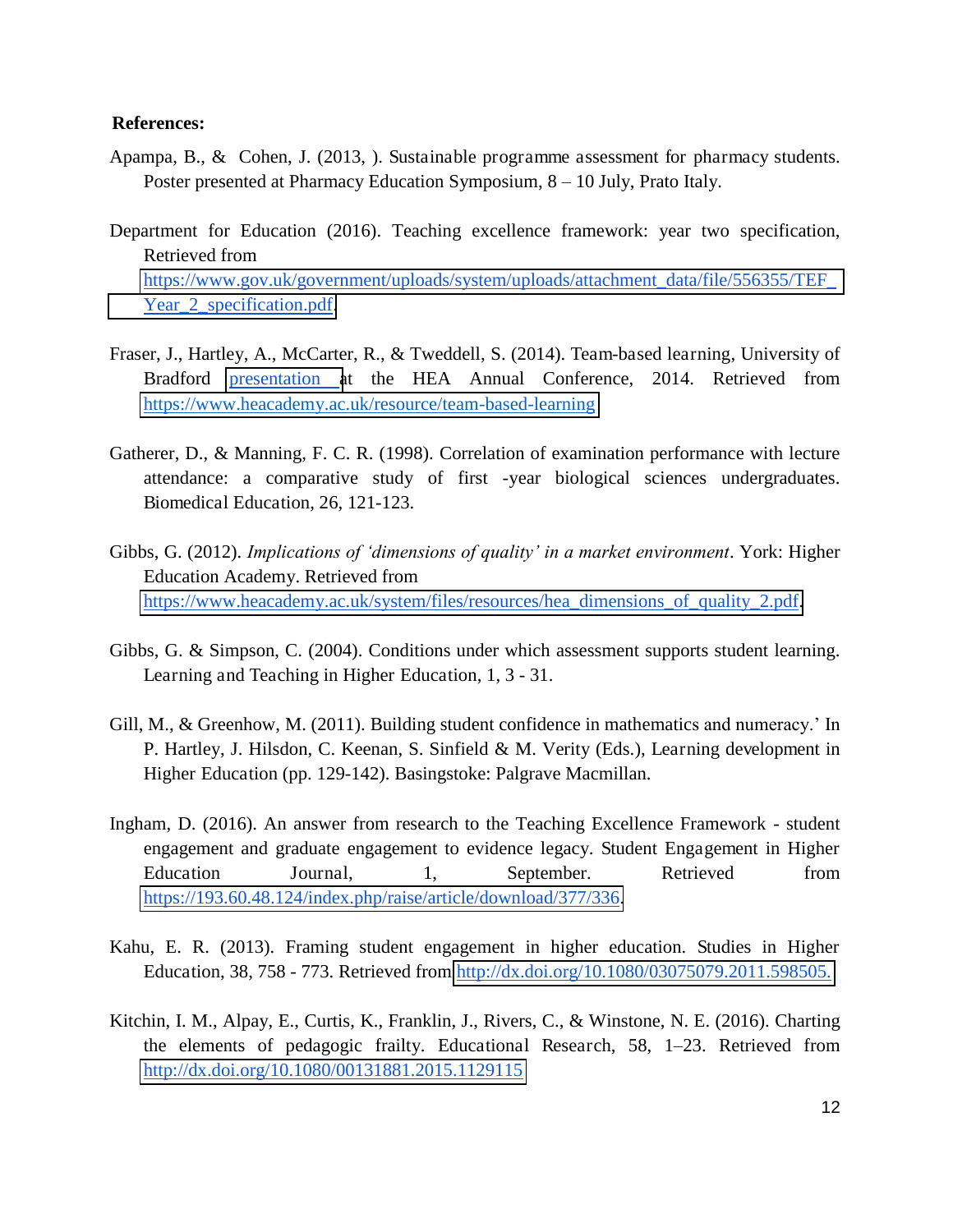- Land, R., & Gordon, G. (2015). Teaching excellence initiatives: modalities and operational factors. York: Higher Education Academy. Retrieved from [https://www.heacademy.ac.uk/system/files/resources/teaching\\_excellence\\_initiatives\\_report](https://www.heacademy.ac.uk/system/files/resources/teaching_excellence_initiatives_report_land_gordon.pdf) land gordon.pdf.
- Land, R.[, M](https://www.ee.ucl.ac.uk/~mflanaga/thresholds_authors.html#emeyer)eyer, J. H. F., & Baillie, C. (2010). Editors preface: threshold concepts and transformational learning. In R. Land, J. H. F. Meyer & C. Baillie (Eds.), Threshold concepts and transformational learning (pp. ix - xlii ). Rotterdam[: S](https://www.sensepublishers.com/)ense Publishers.
- Lee, S. J., & Branch, R. M. (2017). Students' beliefs about teaching and learning and their perceptions of student-centred learning environments. Innovations in Education and Teaching International. Retrieved from [http://dx.doi.org/10.1080/14703297.2017.1285716.](http://dx.doi.org/10.1080/14703297.2017.1285716)
- Paisey, C., & Paisey, N. J. (2004). Student attendance in an accounting module reasons for non-attendance and the effect on academic performance at a Scottish University. Accounting Education, 13, 39-53. Retrieved from<http://dx.doi.org/10.1080/0963928042000310788>
- Saunders, D. B., & Blanco Ramirez, G. (2017). Against "teaching excellence": ideology, commodification and enabling the neoliberalization of postsecondary education. Teaching in Higher Education. Retrieved from [http://dx.doi.org/10.1080/13562517.2017.1301913.](http://dx.doi.org/10.1080/13562517.2017.1301913)
- Sibley, J., & Ostafichuk, P. (2014). Getting started with team based learning. Virginia USA: Stylus Publishing.
- Sweet, L. K., & Michaelsen, M. (2012). Critical thinking and engagement: creating cognitive apprenticeships with team-based learning. In L. K. Sweet & M. Michaelsen (Eds.), Teambased learning in the social sciences and humanities: group-work that works to generate critical thinking and engagement (pp. 5 - 32). Virginia USA: Stylus Publishing.
- Thomas, L. (2012). Building student engagement and belonging in Higher Education at a time of change. Final report from the 'What Works? Student engagement and success' programme. London: Paul Hamlyn Foundation. Retrieved from [https://www.heacademy.ac.uk/resources/detail/what-works-student](https://www.heacademy.ac.uk/resources/detail/what-works-student-retention/What_works_final_report)[retention/What\\_works\\_final\\_report.](https://www.heacademy.ac.uk/resources/detail/what-works-student-retention/What_works_final_report)
- Trowler, V. (2010). Student engagement literature review. York: Higher Education Academy. Retrieved from

[https://www.heacademy.ac.uk/system/files/studentengagementliteraturereview\\_1.pdf](https://www.heacademy.ac.uk/system/files/studentengagementliteraturereview_1.pdf)